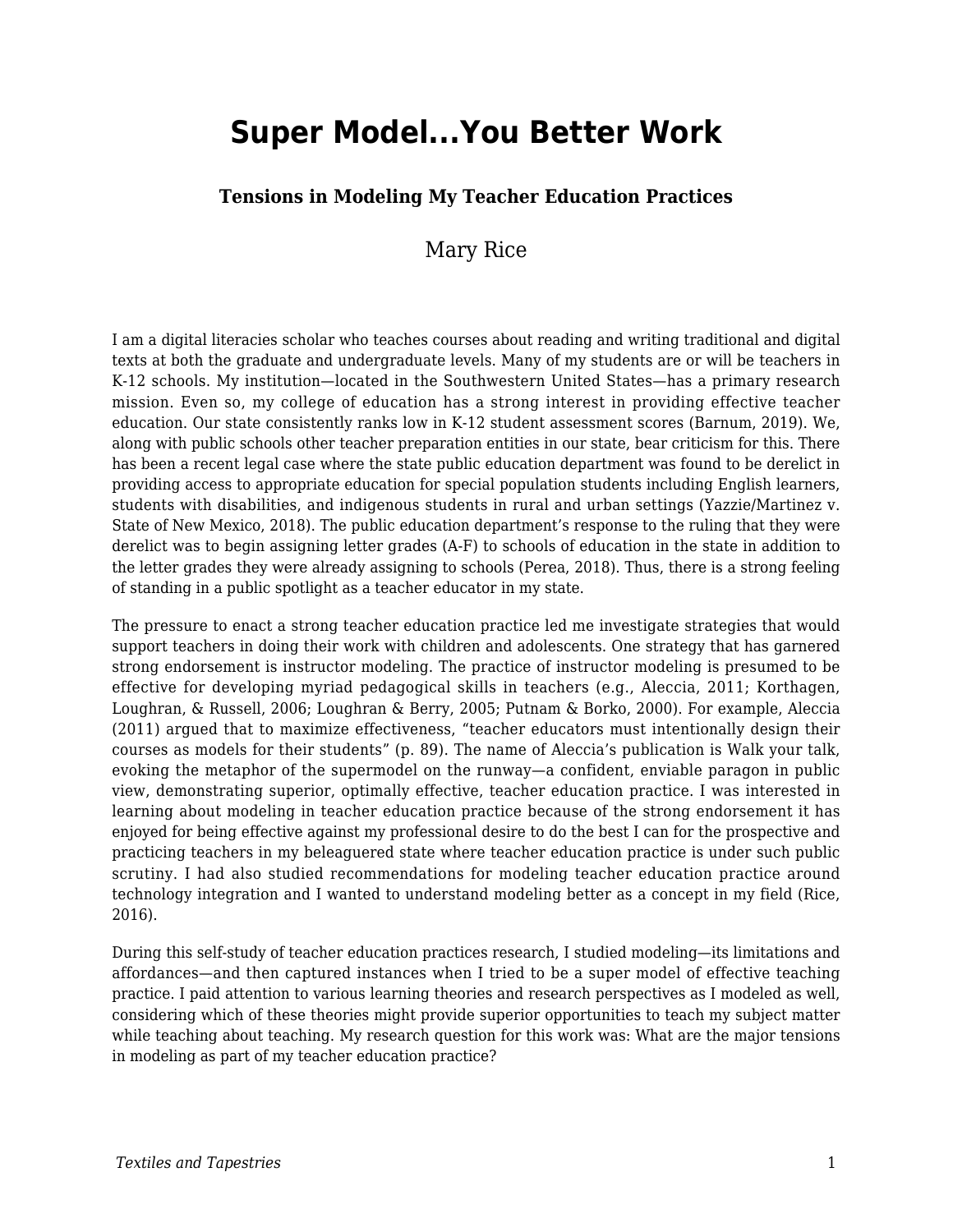### **Research Perspectives**

No single definition of instructor modeling in teacher education appears in the literature to date, but many studies rely on Bandura's (1986) definition (Moore & Bell, 2019). Even so, modeling in educational practice can be viewed from various theoretical lenses, all of which depict super modeling differently. Table 1 captures the range of these theories.

#### **Table 1**

|  | Models of Instructional Modeling |
|--|----------------------------------|
|  |                                  |

| <b>Theory of Modeling</b>     | <b>Modeling Definition</b>                                                                                                                                                                                                                                                                                                                                                        |  |  |
|-------------------------------|-----------------------------------------------------------------------------------------------------------------------------------------------------------------------------------------------------------------------------------------------------------------------------------------------------------------------------------------------------------------------------------|--|--|
| Behaviorist Skinner (1954)    | Instructors link previously completed successful behaviors to<br>highly similar new behaviors. The previous behavior serves as<br>the model for the new behavior and a stimulus provides the<br>impetus for shifting the old behavior to a slightly different<br>(more advanced) one.                                                                                             |  |  |
| Constructivist Bandura (1986) | Instructors do a task while learners watch. Learners then<br>replicate the modeled task exactly as the instructor had done.<br>Instructors may also provide demonstrations, where students<br>can use the same materials as the instructor to produce<br>something akin and commensurate to, but not a replica of, the<br>original product.                                       |  |  |
| Cognitivist Piaget (1967)     | As learners encounter realities (objects) they build models for<br>accommodating the object. Increased exposure with feedback<br>from error causes incremental adaptations over time. Models<br>are comfortable spaces. Teachers must disrupt models to bring<br>about learning.                                                                                                  |  |  |
| Sociocultural Vygotsky (1981) | Dynamic interactions with people and objects produce<br>relationships to responsibilities in different communities.<br>Increased opportunities for competence emerge over time as a<br>result of scaffolded engagement in familiar contexts. Learners<br>take on increasingly complex roles based on community needs<br>and the support they receive from individuals and groups. |  |  |
| Reflective Dewey (1944)       | Learners derive more benefit from models when they have<br>opportunities to reflect on them. Reflection is how one<br>processes experience.                                                                                                                                                                                                                                       |  |  |

These various theoretical perspectives suggest different ways to think about modeling because they have different views of what constitutes learning. For the behaviorist, measurable and observable behaviors are the goal of learning so modeling would exemplify that view. The constructivist perspective is not far removed from behaviorism, but with the added interest in thinking and showing thinking rather than merely exhibiting behavior. Neither of those models honors error as a positive thing. The last three perspectives do honor error, but that does not mean they are interchangeable. Cognitivism still assumes that an individual experiences the world as an individual, even where social interactions are present. By contrast, the sociocultural view assumes that even when individuals interact with objects, those objects were made by people and therefore, all interaction is social. Finally, bringing reflection into learning is required in the Deweyan philosophical perspective (1944/1916), but there are numerous limitations. For example, prospective teachers often have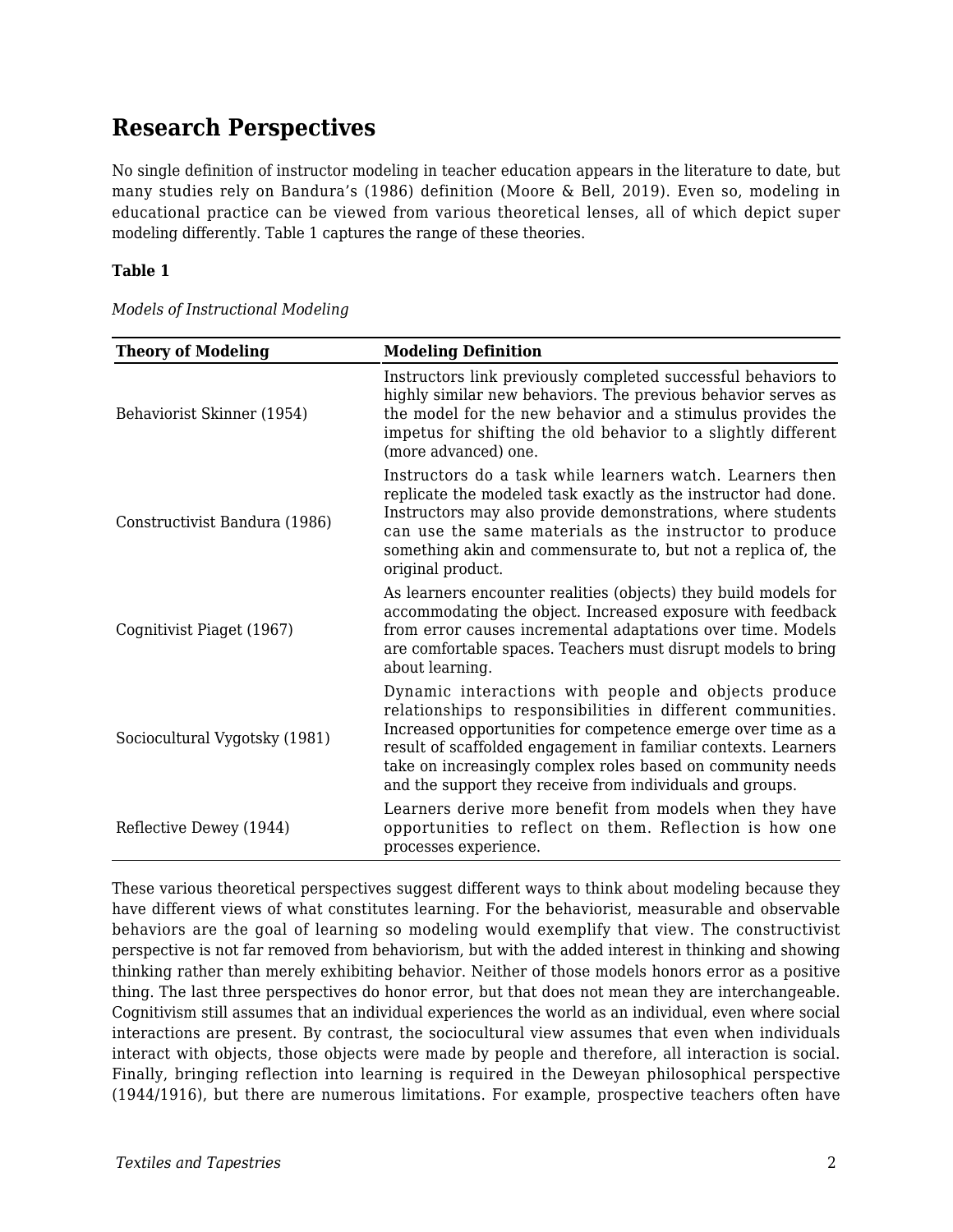limited experiences teaching children and so they are not always positioned for optimal benefits from reflecting (Rogers, 2002). Because these models are different in important ways, they also suggest different views of what it means to model something superbly.

In an attempt to classify various types of modeling in teacher education research, Lunenberg, Korthagen, and Swennen (2007) offered four descriptions. These are described in Table 2.

#### **Table 2**

| <b>Model Type</b> | <b>Name</b>                                                                                  | <b>Description</b>                                                                      |
|-------------------|----------------------------------------------------------------------------------------------|-----------------------------------------------------------------------------------------|
|                   | Implicit modeling                                                                            | Modeling alone                                                                          |
| 2                 | Explicit modeling                                                                            | Modeling + instruction about<br>the modeling                                            |
| 3                 | Explicit modeling and facilitating<br>the translation into the student<br>teachers' practice | Modeling + instruction about<br>the modeling $+$ reflection                             |
| 4                 | Connecting exemplary behavior<br>to theory                                                   | Modeling + instruction about<br>the modeling $+$ reflection $+$<br>connection to theory |

*Model Types and Descriptions. Lunenberg, Korthagen, and Swennen (2007)* 

According to the authors, modeling practice (implicitly or explicitly) does not itself ensure that students can apply such practice in their teaching, and thus explicit discussion and guidance in such an application is necessary (i.e., Type 3). The explicit instruction and the way it is described is most in line with social cognitivist view (Bandura, 1986). Also, Lunenberg, Korthagen, and Swennen argued that most studies of instructor modeling could be classified according to their proposed four types, including Russell's (2005) study where he referred to modeling as a procedure of demonstration, reflection, and projection to future application (i.e., Type 3). Reflection as a part of modeling aligns with Dewey's work (1916/1944).

Importantly, there are counter-arguments to the idea that modeling in teacher education is a worthwhile effort. Some scholars have written about modeling as a kind of folk wisdom within the academy—a practice that seems sound and is often prescribed, but that lacks a strong research base. For example, Moore and Bell (2019) argued:

[M]any researchers take for granted that because modeling, in general, has been established as an effective teaching practice, that modeling in the context of teacher education is likewise established, even though it is not. This appears to be the case in several instances in the literature when instructor modeling is casually referred to as an effective practice without the provision of citations… (p. 327)

Looking back at research literature, I too, found mostly position papers about the importance of modeling in teacher education rather than empirical studies of it in any methodology. Moore and Bell (2019) found a small number of studies existed about modeling in teacher education (fewer than 30) and most were Type 2 from Table 2. Further, none of these directly connected modeling to successful future practice in teachers although all of the studies were positively perceived by teacher educators and their students. I felt some relief to realize that modeling was not yet established in teacher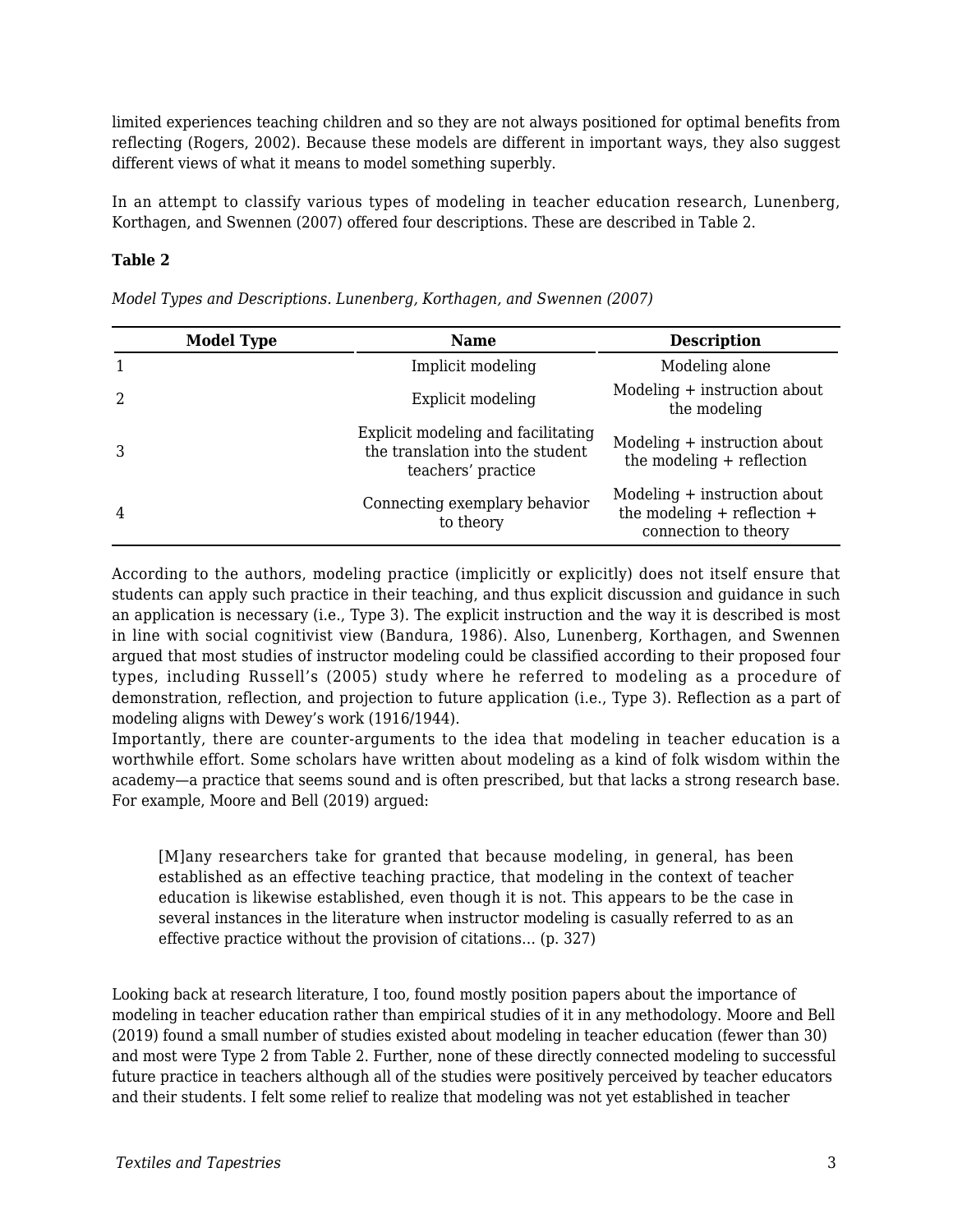education because it made me feel better about not knowing how to be a super model yet. However, I also desired learn more about how I used modeling practices. I determined that self-study of teacher education practice could help me (Berry, 2007).

# **Methodology**

The setting, data collection, and data analysis methods are described in this section.

#### *Setting*

I collected data collected for this study during two consecutive fall semesters (2017/2018). I focused on a cross-listed course in teaching writing. The cross-listed designation meant that undergraduates took this course to learn initial competencies and graduate students took it to learn advanced theory and practice. Most of the graduate students who enrolled were practicing teachers earning their master's degrees in literacy; some were pursuing master's degrees in teacher education in various content fields or they were doctoral students in literacy or bilingual education. In the course, we focused on learning theories and how those theories were manifest in different types of writing instruction, developing writerly identities through reflection and art, and helping students identify their purposes for writing to audiences of their choosing. Thus, there were rich opportunities to think about modeling to students with varying amounts of teaching experience. Some activities focused on my research interest in digital and online literacies while others supported writing practices offline. The students at my university are generally kind in person and in anonymous evaluations. The course evaluations for this class are higher than average in the department and college.

#### *Data Collection*

I drew on multiple documents of practice (LaBoskey, 2004). I wrote short reflections of about 300 words after each class, concentrating on what of my work might have been a model. After the semester was over, I annotated these reflections with wonderings I had based on Tables 1 and 2. Then, I did a second round of annotation where I linked information from the reflections to course syllabi, mandatory peer teaching observation notes and letters, and student evaluation comments.

### *Data Analysis*

I also engaged with a critical friend about the critical incidents. My critical friend and I unpacked those critical instances in terms of the tensions they presented in light of previous research and conceptual thinking about modeling (Vanassche & Kelchtermans, 2015). My friend asked me questions like "Why did you label that modeling at all?" "If you are teacher educator, isn't everything you do in the presence of your students a model of something…?" "What do you think the students felt you valued when you did that?," and "Why do you think that example of modeling fits that particular learning theory and not some other one?" Such questions increased my responsibility in gathering and recording information and also provided additional opportunities to reflect on the research of my teaching (Fletcher, et al., 2016; Schuck & Russell, 2005). From my annotated and linked reflections and my notes from conversations with my critical friend, I developed a set of critical incidents around modeling (Table 3).

To move from critical incidents to tensions, considered Berry's (2007) definition of tension: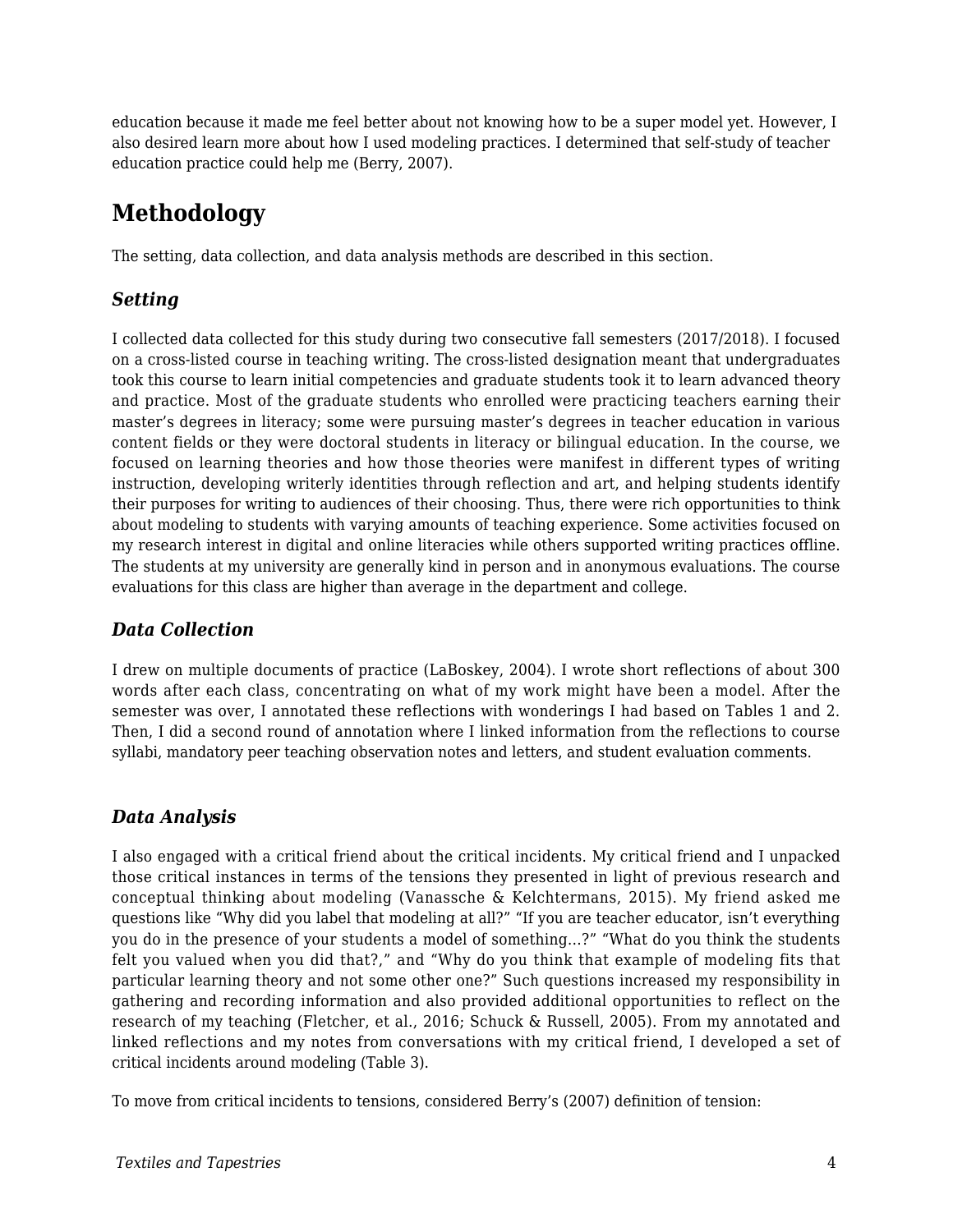Feelings of internal turmoil experienced by teacher educators as they found themselves pulled in different directions by competing pedagogical demands in their work and the difficulties they experienced as they learnt to recognize and manage these demands (p. 119).

Working from this definition I considered which parts of which incidents elicited strong feelings of turmoil and then I worked to identify the source. Again, Berry's work was helpful with the classification of tensions as (a) telling and truth, (b) confidence and uncertainty (c) action and intent (d) safety and challenge (e) valuing and reconstructing experience (f) planning and being responsive. As I worked to understand the turmoil I felt in certain instances identify what characteristics the tension had, I developed findings in relationship to my research question.

## **Findings**

Two tensions were evident from the data. The first tension emerged as I worked to reconcile modeling across theories of learning. The second tension emerged as I considered the contextual constraints of trying to model sociocultural practice focused on building communities when I am not a teacher and when I do not agree with some practices teacher communities often endorse.

#### *Tension #1: Recognizing modeling within and across theories of learning*

The incidents of modeling did not fit neatly into one theory or another (Table 1) or even one type of modeling (Table 2). This brought tension because I felt pressure to try to use modeling in all theories and all types. But also, it made me feel like everything was modeling some days and nothing was modeling other days. Below is the first example from the first day of class the second fall semester I was gathering data for this study.

I wanted to use the digital projector but could not find the button to turn it on. I wanted to implicitly model troubleshooting for my students, so I continued to fumble about for the button. Because I want students to feel comfortable calling for help to use technology rather than abandon it, eventually called tech support. The technical support expert had no advice to offer me. I was growing more frustrated and trying not to show it. One of the students spoke up and informed me that the button I needed was affixed to the pillar in front of where I was standing. They could all see it, but I could not. I told them how I thought I was doing great modeling because of my tenacity in searching my space and how I called tech support for help when people are reluctant to do that. We all laughed. Several students offered to help me set up the projector whenever I needed in whatever class I taught.

In the incident where I could not find the button to turn on the projector, I started out in a Type 1 where I was inexplicitly showing students to keep tinkering with technology. I did not want to offer formal instruction because class had not yet begun; it seemed strange to instruct them as they filed in and readied for class. This would have worked fine except that my actions did not yield positive results and eventually class began. Because I had failed, I tried to move Type 2 where I explained myself. During this time, I also moved from a behaviorally-driven practice to a constructivist one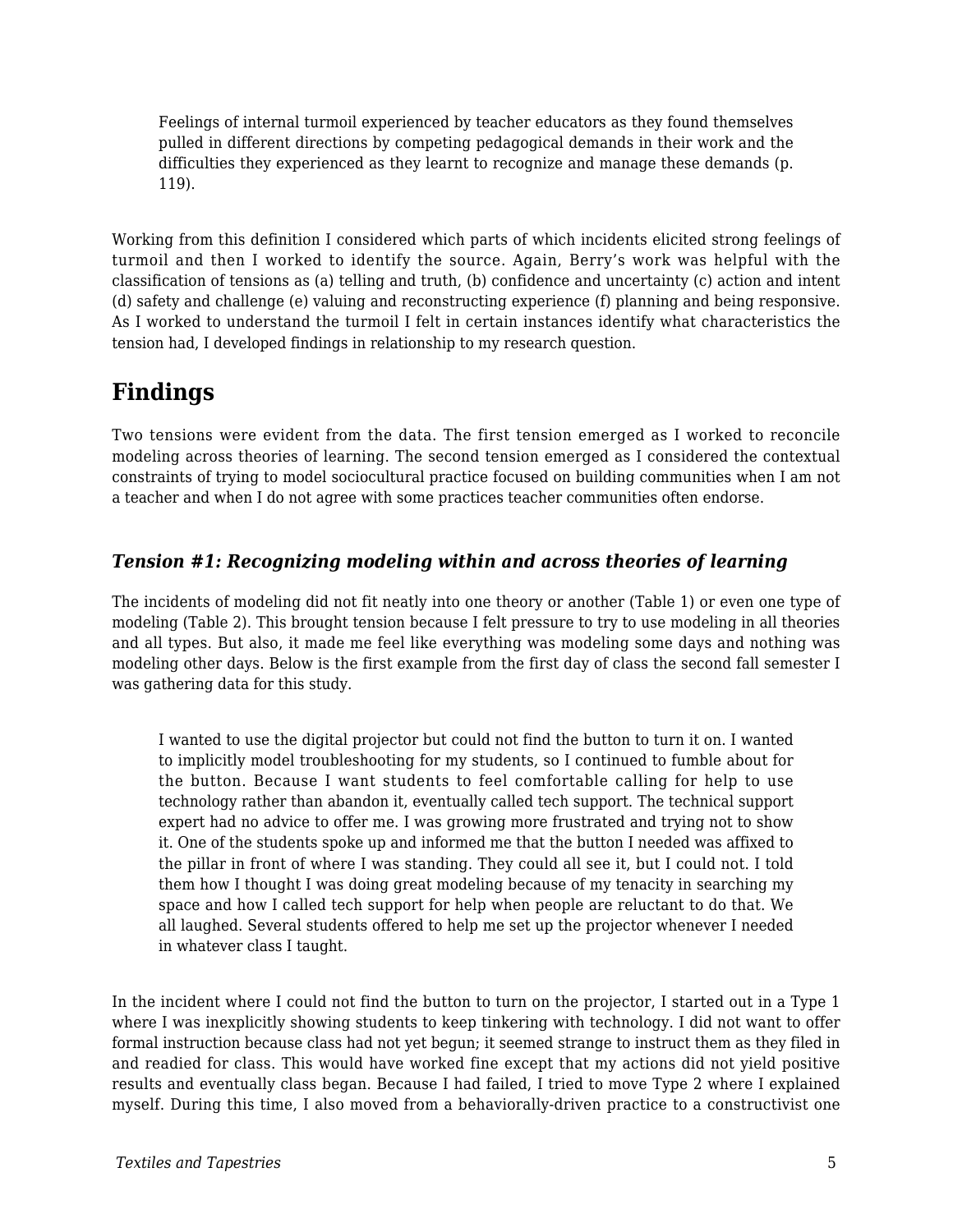when I told them I was modeling. Since I was unsuccessful, my discussion of error moved me closer to cognitivism. My students solved the problem as an expression of sociocultural interaction. They could see what I could not see. Moreover, they did not blame me for not knowing and the moment was pleasant overall.

My other critical incidents show similar patterns of moving back and forth between learning theories and types of modeling. Below is another critical incident from the beginning of the first semester I collected data.

The first activity of the class is a writing survey. I offer several types questions (yes/no; open ended, scale ratings) and the students fill out the survey about themselves as writers. We talk about their responses and I share research about general trends. They compare what I say to themselves as individuals and groups. Then, we return to the survey and they work in small groups to choose items or modify them for the populations they intend to teach (pre-K, elementary, secondary, university). They present their surveys and explain why they think those items are appropriate for their intended grades given their existing understandings about children/adolescent/adult development (generally and in writing). The activity assess their current understandings about teaching writing and teaching writers. For both semesters, students portfolio reflections revealed they appreciated the activity so they could learn about themselves—not so that they could have a way to learn about future students.

I worked from what I thought was initial dual frame where I wanted students to reveal their learning (cognitive) and share more about their identities (sociocultural). However, they were more comfortable with sociocultural pieces. Also, although I asked students to reflect on how they might use the practice in the future (Type 3), they needed more time to process—perhaps because it was so rare for them to be asked about who they were as writers in the context of learning to write and learning to teach writing.

#### *Tension #2: Challenging Sociocultural Practices that Others Are Modeling*

There were limits to my ability to help practicing and prospective teachers enter the community of practice of teachers because I am not a practicing teacher in a K-12 context anymore. At some point, teachers must learn from each other and they design and enact their community norms according to sociocultural theories. However, as a teacher educator who carries experiences with children and adolescents in her heart, alongside many years of coaching and supporting teachers, there are norm I want to shift in the K-12 teacher community. In these cases, I am not necessarily speaking as a community insider and so my responses to what K-12 teachers tell me about teaching need to be measured.

The graduate students in my class have the opportunity to take over for part of one evening and present to students. I tell them to talk about their research if they are doctoral students and present some practical applications about writing based on their research findings. For master's students, I ask them to share an activity and run it exactly as they would for the grade level they teach. One master's level student presenter was running her activity and at one point (jokingly) threatened the students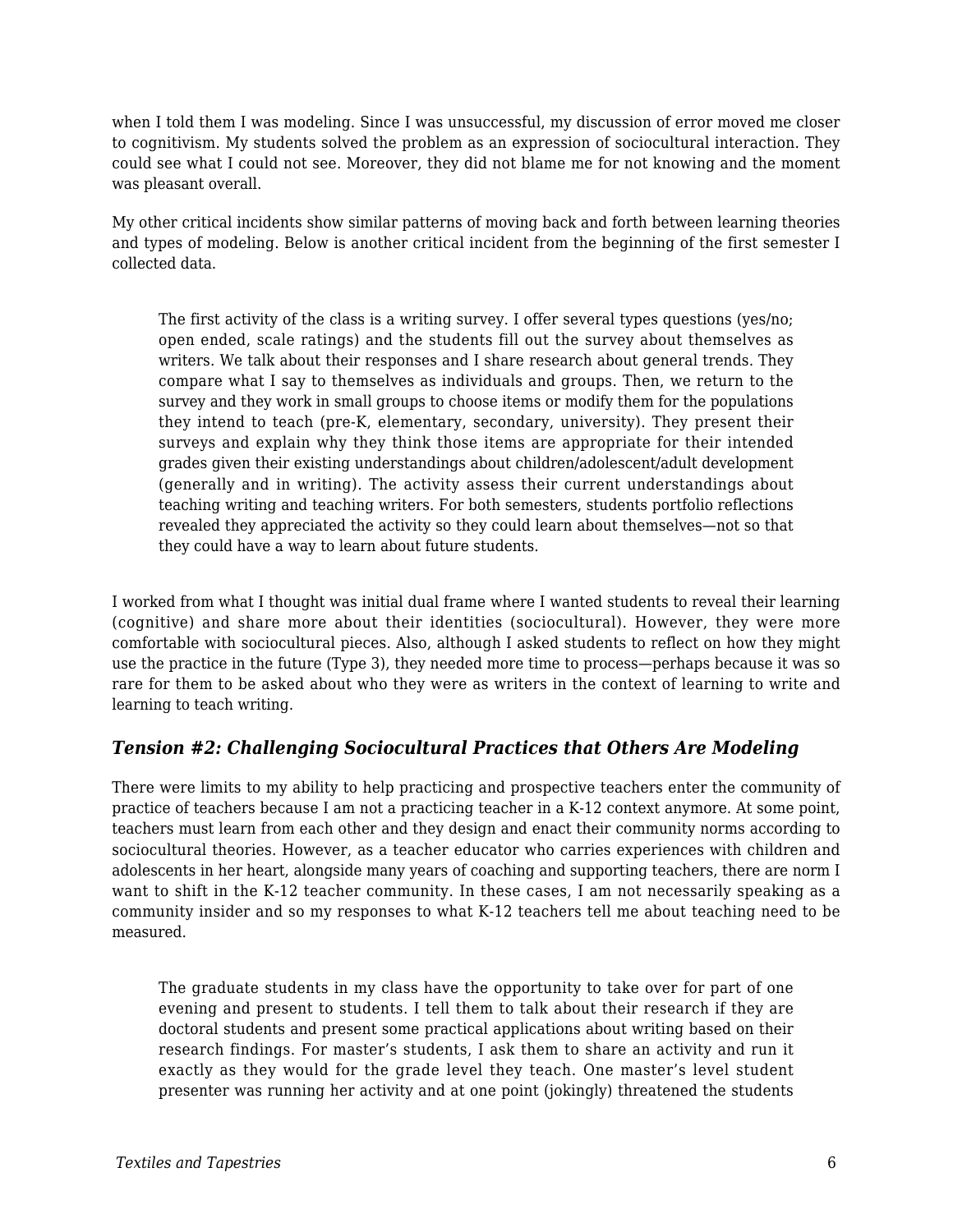with additional writing work if they did not finish quickly enough. When the student finished, I got up and said "I know you were joking and don't really do this with your children you teach, but let's talk a few minutes about using writing as punishment. It is a very common practice. Given our course's strong emphasis in helping children feel good about themselves and their writing, what are your thoughts?" The practicing teacher shared her thinking first. Then, other students told stories of when they had been punished with extra writing. They said things about punishment being a way to make kids less cooperative and experience writing time as a low time in the day. I thanked them for their contributions and reminded them that there would likely be days when they would want to do this, and I urged them to remember our conversation and reconsider. Then, class proceeded with the next activity.

In this critical incident, I objected to using writing punishment and worked to turn it into a reflective moment. To me, assigning writing as punishment is a behavioral tool that trains students to have negative feelings about writing. However, I also think it is unproductive socioculturally because it threatens the development of a positive writing identity and strains relationships with peers and the teacher.

Even so, I did not want my negative opinion about that practice to damage my relationship with the practicing teacher who made comment or the other students who I want to join the K-12 teaching community. In observational learning theory, Bandura (1986) argued that when one student is scolded, all the students feel scolded. For this reason, I felt like the best thing to do was say, "I know you don't do this, but many teachers are tempted, so let's talk about this." Students took up my invitation to reflect by offering personal experiences and working to use the theories from the class. In so doing, I implicitly modeled (Level 1) how to turn class comments into productive moments. Also, in asking the teacher to model her cognition for the class, I was providing (Level 1).

### **Discussion**

This study offers insight into the tensions I experienced while striving to adhere to advice to model practice for students (Aleccia, 2011; Lunenberg, et al., 2007; Russell, 2005). In some theories of modeling, this explicit teaching is necessary, but in other forms, it is not. Recall also that modeling in teacher education has not been empirically established as a universally effective strategy (Moore & Bell, 2019). Before this study, I always assumed that doing as much explicit modeling as possible and trying to involve students in my thinking would make me a super model. Instead, modeling in teacher education carries assumptions about best practices and how students learn. Perhaps being a super model is about developing the agility to move back and forth between theories and modeling types while not looking awkward or losing one's balance.

Although my students are cooperative, they are not always able and willing to move with me between theories or learning and/or types of modeling and so I must adjust—I must Walk multiple simultaneous talks. In several of my critical incidents I asked teachers to move to thinking about future practice and they wanted to remain focused on their prior learning and experiences. I did not view this as problematic. I wondered if this was a pattern where modeling could elicit personal knowledge of teaching that might lead personal practical knowledge over time as teachers spend more time in schools (Clandinin, 1985). Even so, I feel pressed to continually invite teachers—prospective and practicing—to consider how children and youth experience school and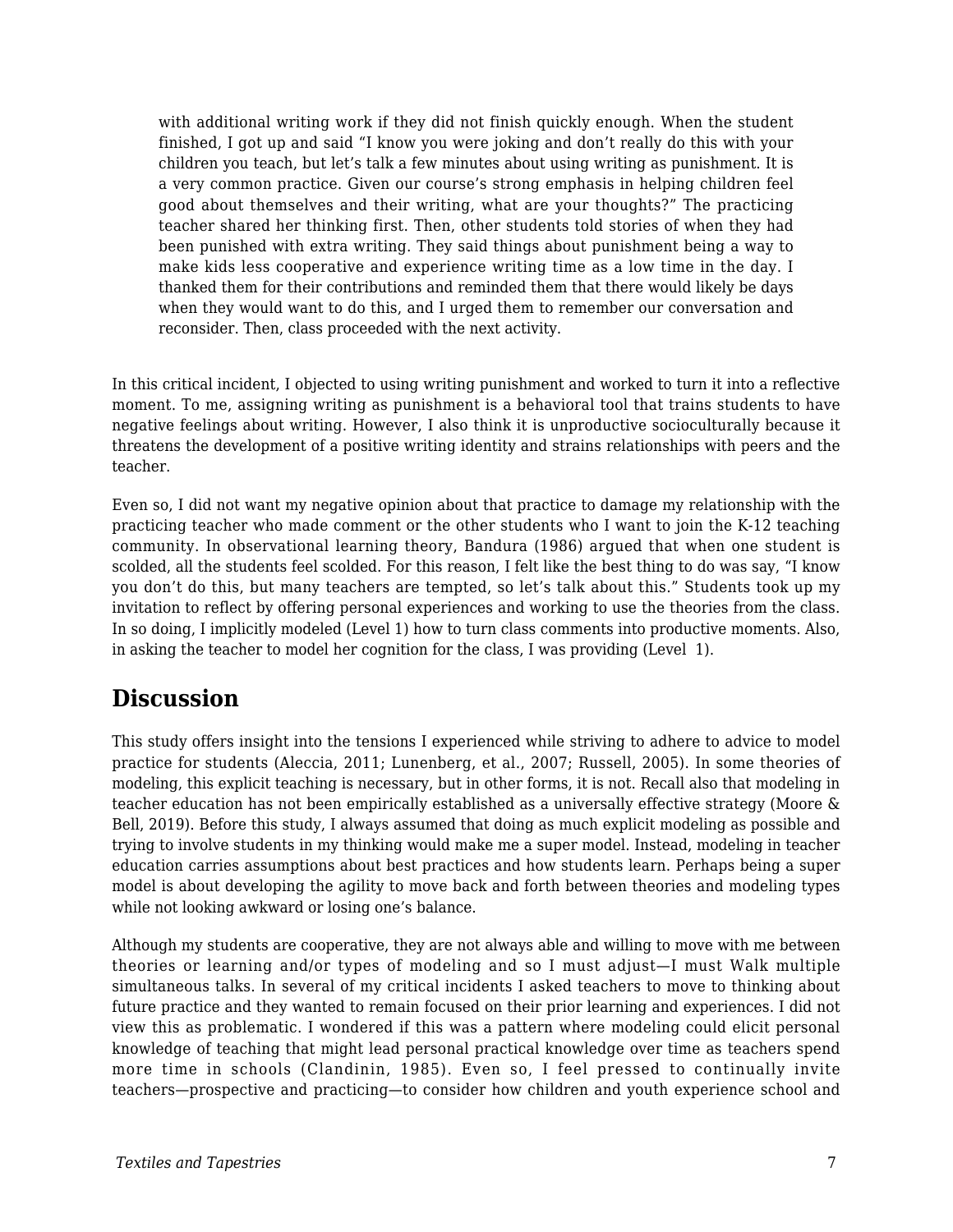what practices would serve the learners best.

Before the study, I also did not understand reflection's theoretical role in modeling. Previously, I had not had the opportunity to interrogate reflection as a pedagogical move to make teachers feel supported while I disrupted their notions of practice. Just as a beautiful fashion model might see flaws in her reflection that others might not notice, a supermodel teacher educator has to be a tough critic on themselves while telling teachers that they are beautiful in their potential. For me, some tension in teacher educating came in moments where I realized I wanted to show and tell (Berry, 2007). However, the showing and telling tension I was experiencing came just as much from a desire to show and tell about modeling as it did about showing and telling about content and other aspects of practice.

For my future research and practice, I have several additional questions.

- How can I help teachers understand modeling as a nuanced, even messy process in their learning to teach and in their teaching?
- Who should be able to decide what super modeling practices are when there are so many theories of learning that have important pieces to contribute to teacher education?
- How can the tension of the pressure to model balance against its lack of research base in teacher education?
- How can teacher educators and teacher resolve tensions about modeling the practices of modeling in different theories?

These issues are bigger than just what theoretical orientation to learning to base the modeling. Instead, questions emerge about the dilemmas involved in super modeling in various contexts. In keeping with the theme, this project demonstrates complexities through delicate attempts to make private knowing public. I look forward to hearing stories and continuing conversations with fellow teacher educators. What I know is this. We all Better Work!

### **References**

Aleccia, V. (2011). Walking our talk: The imperative of teacher educator modeling. The Clearing House, 84(3), 87-90.

Bandura, A. (1986). The explanatory and predictive scope of self-efficacy theory. Journal of social and clinical psychology, 4(3), 359-373.

Barnum, M. (2019). Across U.S., graduation rates are rising with little connection to test scores. Chalk Beat. Retrieved from https://chalkbeat.org/posts/us/2019/01/28/graduation-rates-test-score-disconnect/

Clandinin, D. J. (1985). Personal practical knowledge: A study of teachers' classroom images. *Curriculum Inquiry*, *15*(4), 361-385.

Fletcher, T., Ní Chróinín, D., & O'Sullivan, M. (2016). A layered approach to critical friendship as a means to support pedagogical innovation in pre-service teacher education. *Studying Teacher Education*, *12*(3), 302-319.

Korthagen, F., Loughran, J., & Russell, T. (2006). Developing fundamental principles for teacher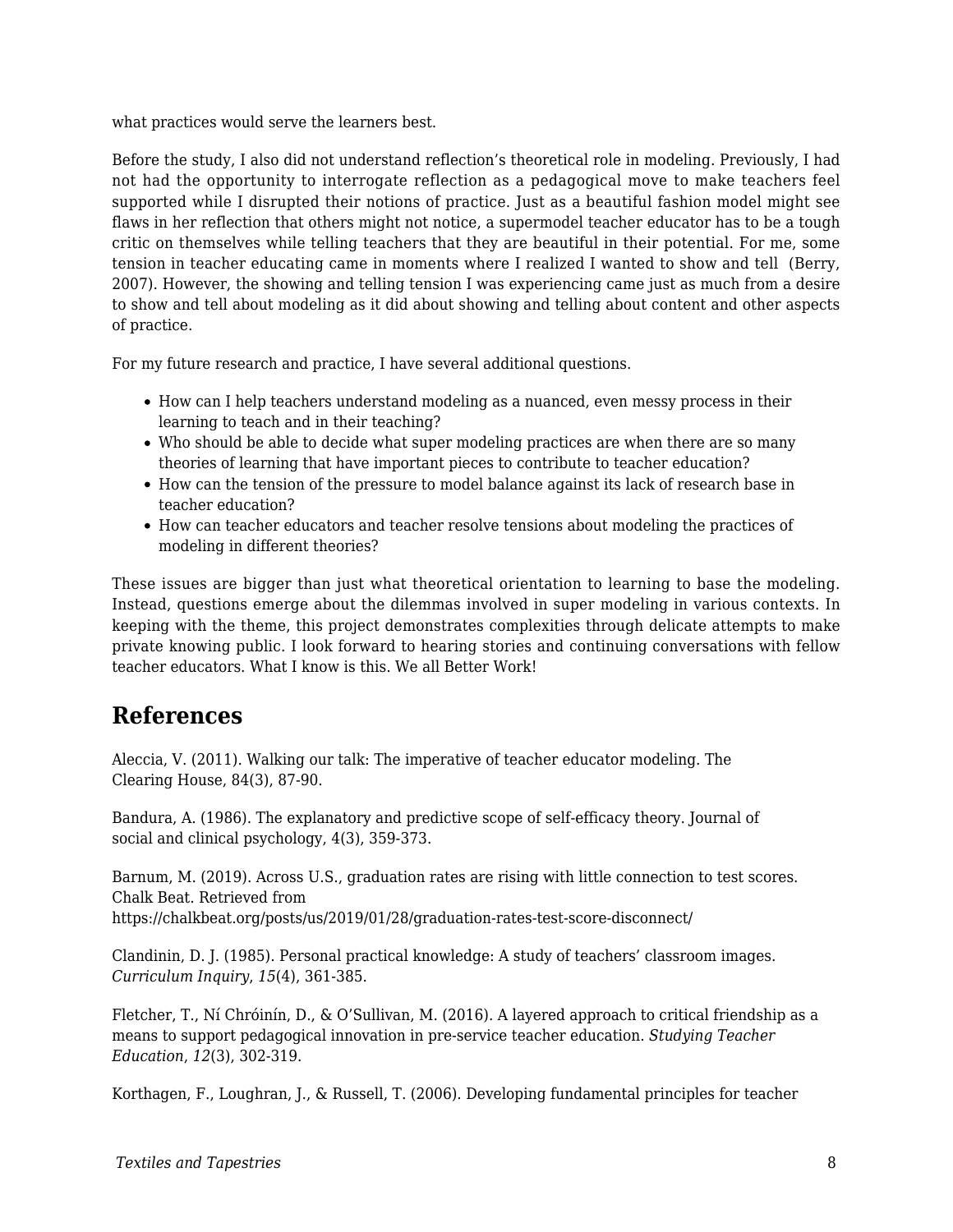education programs and practices. *Teaching and Teacher Education*, *22*(8), 1020-1041.

LaBoskey, V. K. (2004). The methodology of self-study and its theoretical underpinnings. In J. J. Loughran, M. L. Hamilton, V. K. LaBoskey, & T. Russell (Eds.), *International handbook of self-study of teaching and teacher education practices* (pp. 817-869). Springer.

Loughran, J., & Berry, A. (2005). Modelling by teacher educators. *Teaching and teacher education*, *21*(2), 193-203.

Lunenberg, M., Korthagen, F., & Swennen, A. (2007). The teacher educator as a role model. *Teaching and Teacher Education*, *23*(5), 586-601.

Moore, E. J., & Bell, S. M. (2019). Is instructor (faculty) modeling an effective practice for teacher education? Insights and supports for new research. *Action in Teacher Education*, 1-19.

Perea. S. (2018). PED to grade state's teacher prep programs. *Albuquerque Journal*. June 21, 2018. Retrieved from

https://www.abqjournal.com/1186603/ped-releases-report-card-grades-on-states-teacher-prep-progra ms.html

Rice, M. F. (2016). *A phenomenological inquiry into the technological curriculum making of secondary English Language Arts teachers in rural settings*. Doctoral dissertation. University of Kansas.

Russell, T. (2005). Can reflective practice be taught? *Reflective Practice*, *6*(2), 199-204.

Schuck, S., & Russell, T. (2005). Self-study, critical friendship, and the complexities of teacher education. *Studying Teacher Education*, 1(2), 107-121.

Skinner, B. F. (1954). The science of learning and the art of teaching. Cambridge, Mass. 99, 113. Vanassche, E., & Kelchtermans, G. (2015). The state of the art in self-study of teacher education practices: A systematic literature review. *Journal of Curriculum Studies*, *47*(4), 508-528.

Yazzie/ Martinez v. State of New Mexico (2018). First judicial state court judgement. New Mexico Law and Poverty Center.

http://nmpovertylaw.org/wp-content/uploads/2019/02/D-101-CV-2014-00793-Final-Judgment-and-Orde r-NCJ-1.pdf